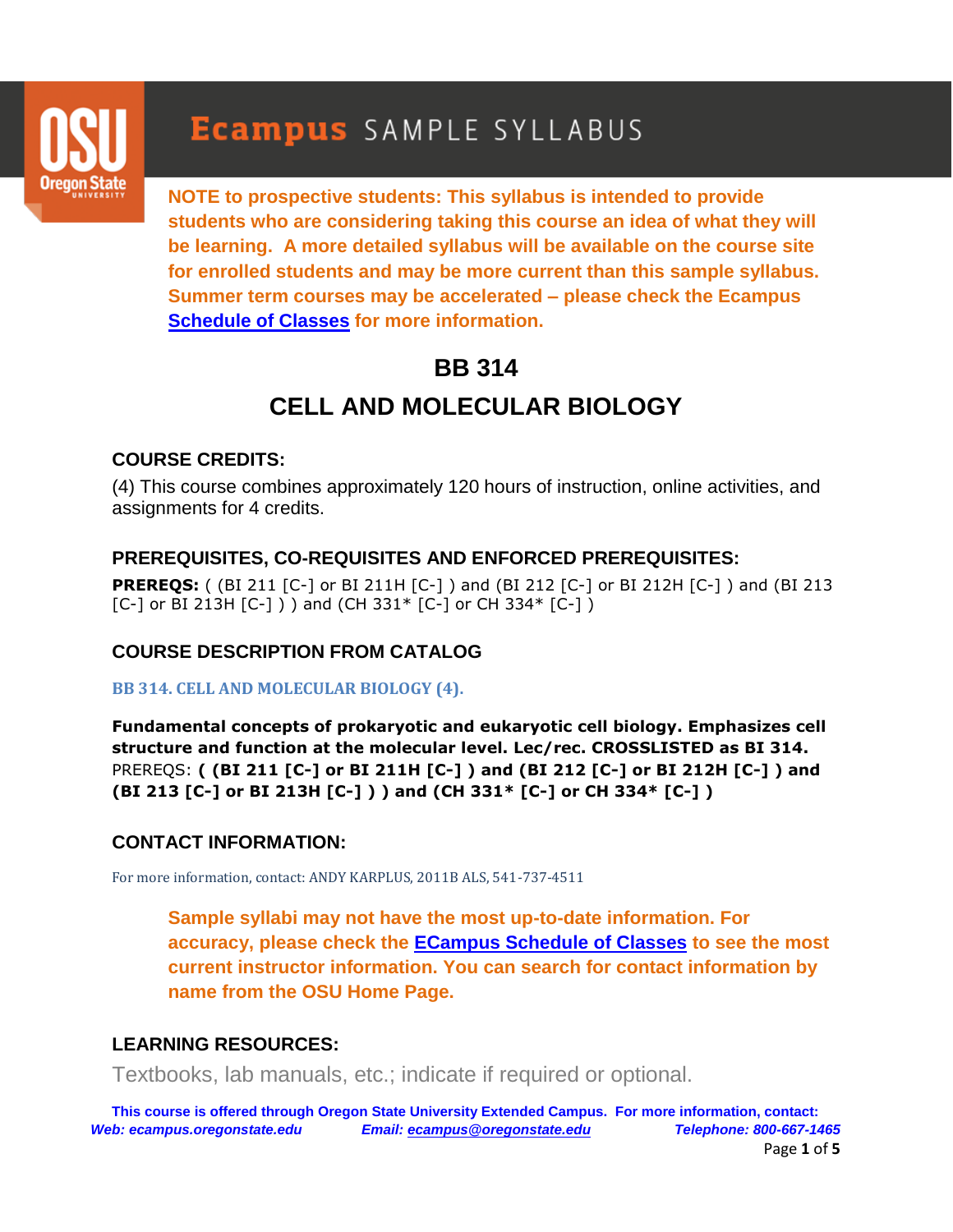**NOTE: For textbook accuracy, please always check the textbook list at the [OSU Bookstore website.](http://osubeaverstore.com/Academics/) Sample syllabi may not have the most up-to-date information.** 

**Students can also click the OSU Beaver Store link associated with the course information in the [Ecampus schedule of classes](http://ecampus.oregonstate.edu/soc/) for course textbook information and ordering.** 

### **COURSE SPECIFIC MEASURABLE STUDENT LEARNING OUTCOMES:**

**For online (Ecampus) courses, student learning outcomes must be identical to those in the on-campus course, even though the mode of delivery and course content might differ.**

Student learning outcomes are learner-focused statements reflecting what a student will be able to do as a result of an instructional activity. Each outcome statement should start with a measurable action verb that indicates the level of learning, followed by a precise description of the learned behavior, knowledge, or attitude. **Bloom's Taxonomy** is a useful tool for choosing action verbs that accurately describe a desired level of student learning.

For example, an OSU faculty member will be able to:

- Identify an appropriate action verb from Bloom's Taxonomy that describes a particular level of learning.
- Describe the desired behavior a student will be able to exhibit upon successful completion of a course.
- Assess students' performance for evidence of desired learning.

Slash (4xx/5xx) courses must have differentiated learning outcomes for graduate and undergraduate students (i.e. two separate sets of learning outcomes listed on the syllabus).

**Baccalaureate Core, include category specific learning outcomes (verbatim) with course specific measurable student learning outcomes, as well as an explanation of how these outcomes will be achieved and assessed. See http://oregonstate.edu/ctl/baccalaureate-core.** 

#### **EVALUATION OF STUDENT PERFORMANCE:**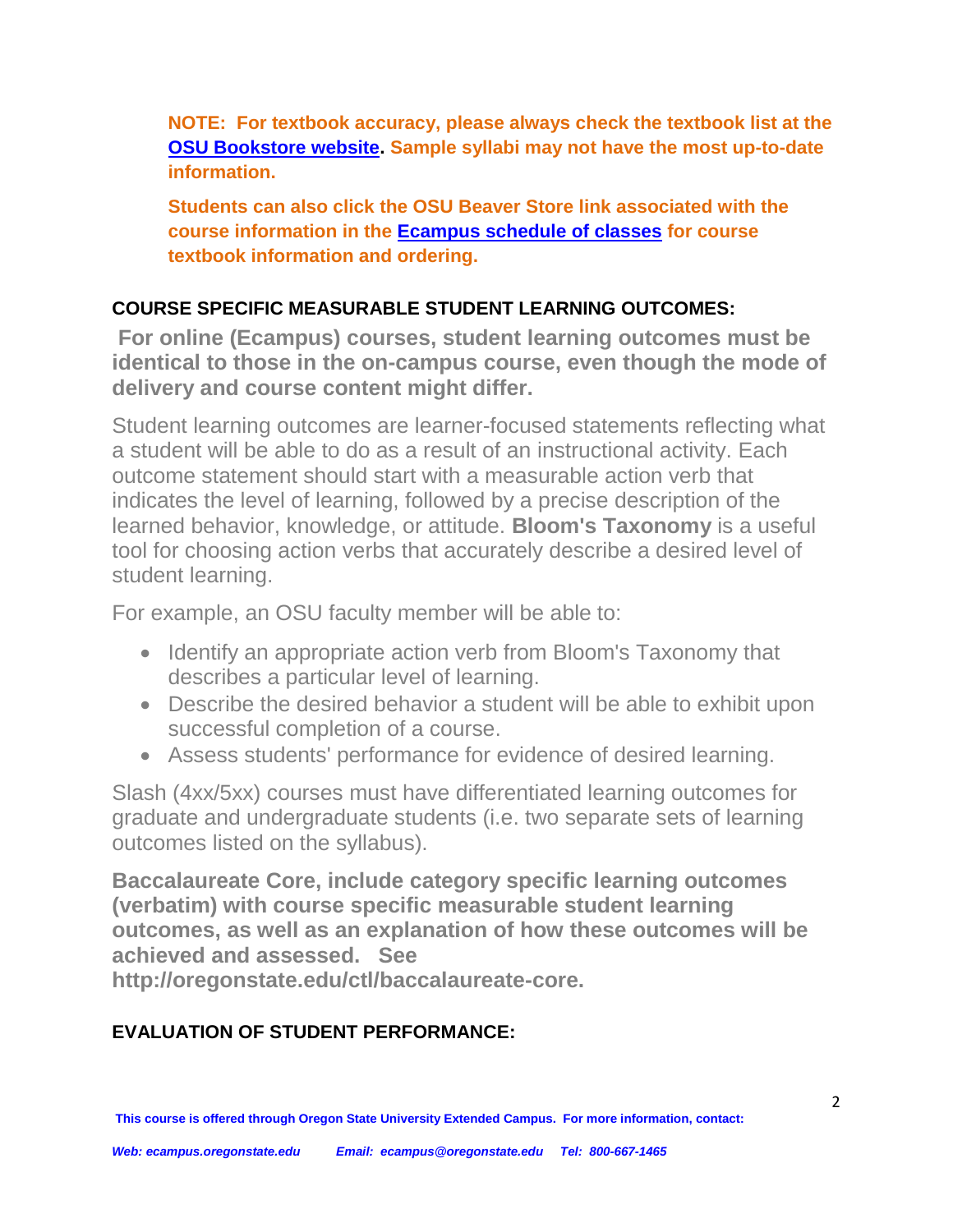In the OSU online catalog, refer to AR 18 and AR 19 regarding assignment of grades.

#### **COURSE CONTENT AND POLICIES:**

#### **COURSE SITE LOGIN INFORMATION**

Information on how to login to your course site can be found **[HERE](http://ecampus.oregonstate.edu/services/start/canvas-login.htm?expand=yes)**.

#### **STATEMENT REGARDING STUDENTS WITH DISABILITIES**

Oregon State University is committed to student success; however, we do not require students to use accommodations nor will we provide them unless they are requested by the student. The student, as a legal adult, is responsible to request appropriate accommodations. The student must take the lead in applying to Disability Access Services (DAS) and submit requests for accommodations each term through DAS Online. OSU students apply to DAS and request accommodations at our **Getting** [Started with DAS](http://ds.oregonstate.edu/getting-started-das) page.

Accommodations are collaborative efforts between students, faculty and Disability Access Services (DAS). Students with accommodations approved through DAS are responsible for contacting the faculty member in charge of the course prior to or during the first week of the term to discuss accommodations. Students who believe they are eligible for accommodations but who have not yet obtained approval through DAS should contact DAS immediately at 541-737-4098.

#### **ACADEMIC INTEGRITY AND STUDENT CONDUCT (OSU POLICY)**

Students are expected to be honest and ethical in their academic work. Intentional acts of academic dishonesty such as cheating or plagiarism may be penalized by imposing an "F" grade in the course.

Student conduct is governed by the universities policies, as explained in the Office of the Dean of Student Life: Student Conduct and Community Standards. In an academic community, students and faculty, and staff each have responsibility for maintaining an appropriate learning environment, whether online or in the classroom. Students, faculty, and staff have the responsibility to treat each other with understanding, dignity, and respect.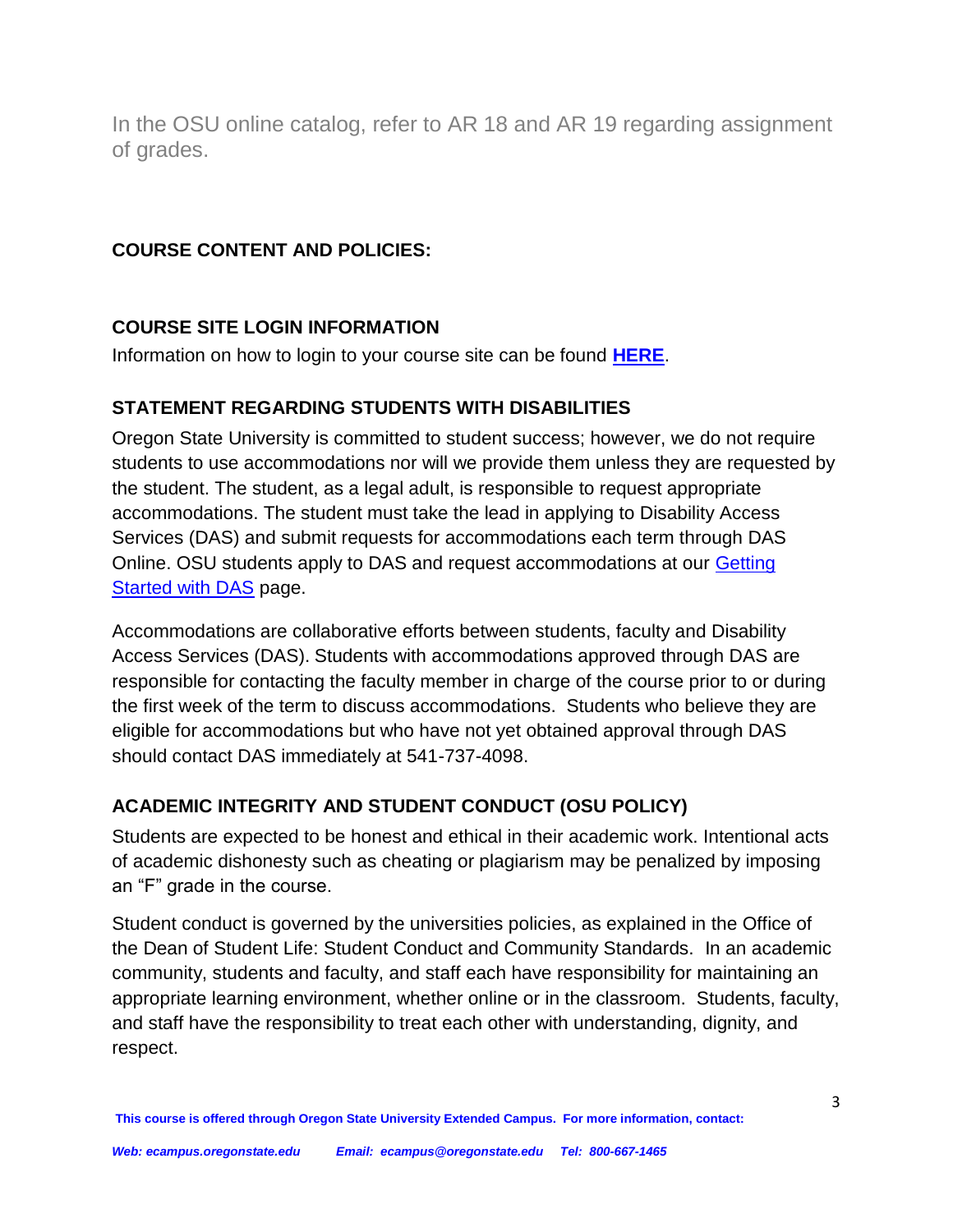Students are expected to conduct themselves in the course (e.g. on discussion boards, email postings, etc.) in compliance with the university's regulations regarding civility. Students will be expected to treat all others with the same respect as they would want afforded to themselves. Disrespectful behavior (such as harassing behavior, personal insults, inappropriate language) or disruptive behaviors are unacceptable and can result in sanctions as defined by Student Conduct and Community Standards.

For more info on these topics please see:

- [Statement of Expectations for Student Conduct](http://studentlife.oregonstate.edu/studentconduct)
- [Student Conduct and Community Standards -](http://studentlife.oregonstate.edu/studentconduct/offenses-0) Offenses
- [Policy On Disruptive Behavior](http://studentlife.oregonstate.edu/studentconduct/disruptive-behavior)

#### **PLAGIARISM**

You are expected to submit your own work in all your assignments, postings to the discussion board, and other communications, and to clearly give credit to the work of others when you use it. Academic dishonesty will result in a grade of "F."

- **[Statement of Expectations for Student Conduct](http://studentlife.oregonstate.edu/studentconduct)**
- **[Avoiding Academic Dishonesty](http://guides.library.oregonstate.edu/subject-guide/1771-Academic-Integrity-for-Students)**

#### **TECHNICAL ASSISTANCE**

If you experience computer difficulties, need help downloading a browser or plug-in, assistance logging into the course, or if you experience any errors or problems while in your online course, contact the OSU Help Desk for assistance. You can call (541) 737- 3474, email [osuhelpdesk@oregonstate.edu](mailto:osuhelpdesk@oregonstate.edu) or visit the [OSU Computer Helpdesk](http://is.oregonstate.edu/accounts-support/och) online.

- **[COURSE DEMO](http://ecampus.oregonstate.edu/coursedemo/)**
- **[GETTING STARTED](http://ecampus.oregonstate.edu/students/newly-admitted/)**

#### **TUTORING**

For information about possible tutoring for this course, please visit our Ecampus [NetTutor](http://ecampus.oregonstate.edu/services/student-services/online-tutoring/) page. Other resources include:

- [Writing Center](http://writingcenter.oregonstate.edu/)
- [Online Writing Lab](http://cwl.oregonstate.edu/owl.php)

#### **STUDENT EVALUATION OF TEACHING**

We encourage you to engage in the course evaluation process each term – online, of course. The evaluation form will be available toward the end of each term, and you will be sent instructions through ONID. You will login to "Online Services/MyOSU" to